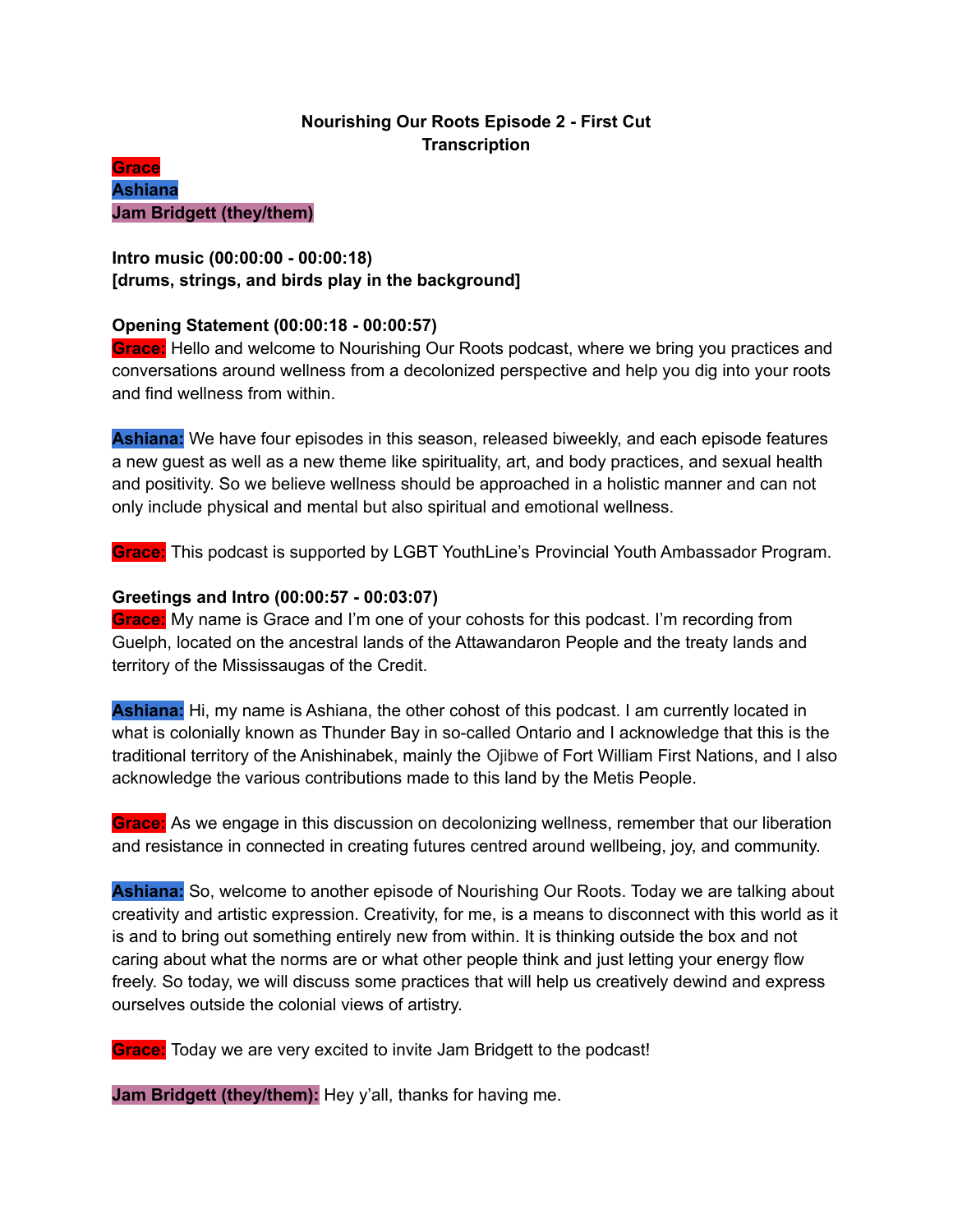**Grace:** Whoo, Jam!

**Ashiana:** Welcome!

**Grace:** [Laughs]. Jam Bridgett is a Black queer visual artist, writer, and aspiring author located on the land of Mississaugas of Scugog Lake outside of Toronto. Their writing has been featured in independent publications like the 1990 magazine, Subvert magazine, Enby magazine, and Rose Quartz magazine. They spend their time writing, cooking, reading tarot cards, and freedom dreaming with their chosen family. Their handle is @yikesjamaica across all social media platforms. So welcome to Nourishing Our Roots, Jam!

**Jam Bridgett (they/them):** Thank you! I'm so excited to talk with y'all.

**Grace:** We're excited to speak with you and have this conversation!

#### **Conversation (00:03:07 - 00:38:02)**

**Grace:** So, first thing's first, we want to ask you our theme question, which is: what does the phrase "decolonize wellness" mean to you and what imagery does it invoke?

**Jam Bridgett (they/them):** Ooh. I think, for me, decolonize wellness invokes uhm, ideas that, like, sometimes I'm more have questions than I have answers. Like, what are solutions that we're not seeing? Or, what are the ways that what is colonially or capitalist-ly prescribed, how is that failing us? And so if we can kind of understand some of the systemic issues that contribute to our illness and if we can look to resist the ways that capitalism constantly frames our attempt at wellness then maybe if we fill in the cracks, that's kind of us decolonizing wellness. Y'know, if we decentre whiteness, decentre capitalism, centre the margins, create community, always resist that isolation and that loneliness that capitalism, y'know, kinda infuses in this society, I think that's decolonizing wellness.

**Ashiana:** Yeah, well said. Yeah, individualism is a great part of capitalism and that's what, y'know, that's exactly the opposite of community and community is an integral part of wellness. And so, yeah, well said Jam. Thank you so much!

**Grace:** Yeah! And I also want to mention, y'know, the first thing you said around, like, decolonizing wellness means, like, asking questions. Like, questioning. And I think that's a huge part, it's like saying "why is this like this?", "why do I have to conform to this when it doesn't feel natural to me when it's degrading my mental health and my spiritual health and all these things?". So I love- I remember I was listening to a podcast that, like, there was this- there was this woman speaking about decolonizing gender and one of the first questions was, like, what does decolonizing gender mean to you? And, I forgot the name of this person, but one of the first things she said was, like, questions. Questioning. And, so, yeah, absolutely thank you for bringing all that to us.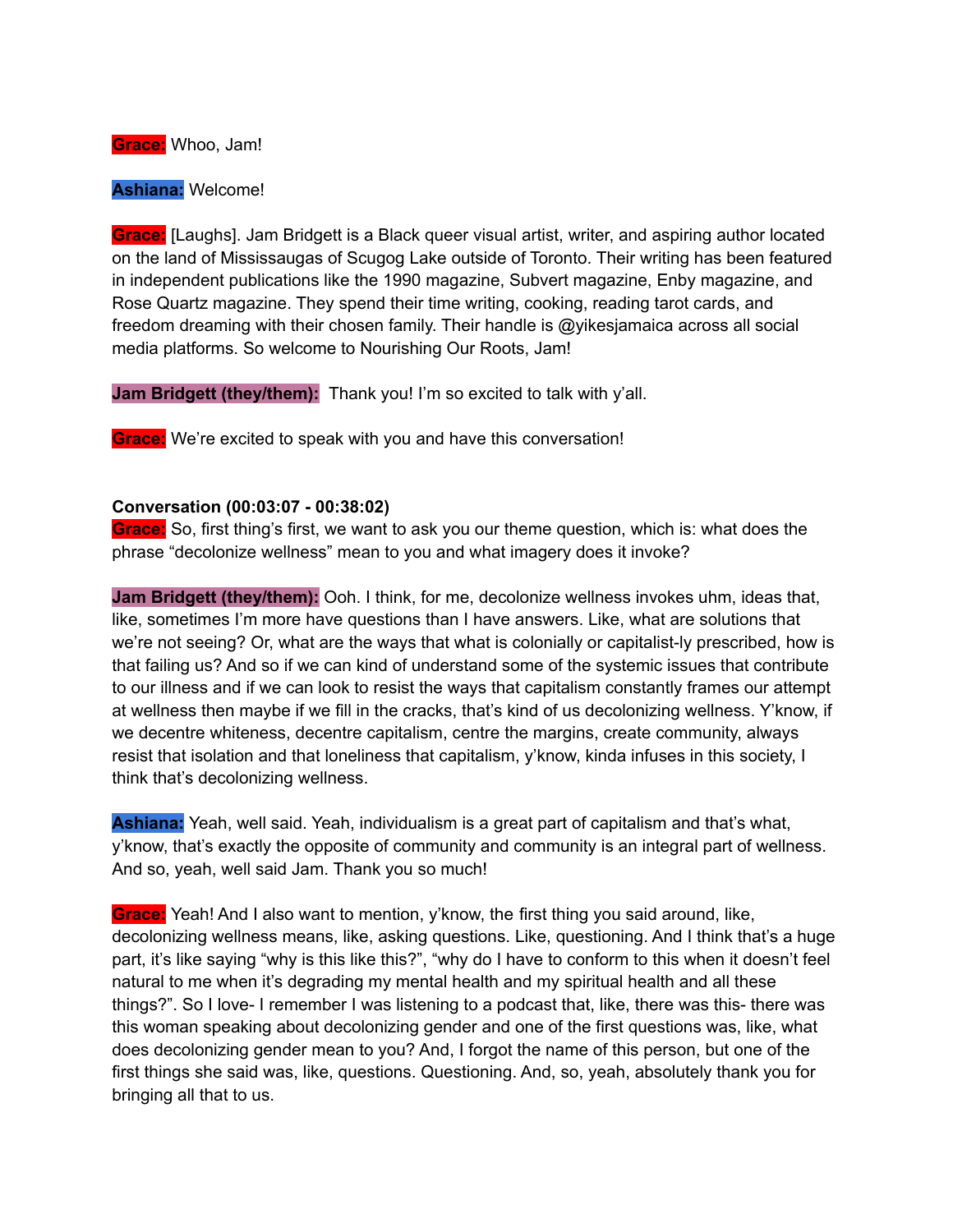#### **Jam Bridgett (they/them):** Yes, absolutely. [Chuckles]

Ashiana: Yes. So now we would like to know a bit more about you. So can you tell us your story so far, Jam? Like, who are you? And what was your journey to becoming the person you are today?

**Jam Bridgett (they/them):** Uhmmm, who am I? That's a huge question. Uhm, I'm a Jamaican, I'm a queer, I'm a friend, uhm, I'm an artist, I'm a writer, but more than that I'm a dreamer, I'm like, constantly poking holes, asking critical questions, trying to pull up the roots on the flowers that the people around me or the society around me is claiming is capital T, Truth. I'm always trying to understand, like, where does truth come from? What is truth? What is my truth? Uhm, and I get here because my grandparents and parents immigrated from Jamaica, uhm, I am here and I am the person I am because they named me Jamaica. And so I feel like I'm always trying to live my life in a way that is in reflection of my ancestors hard work and is contributing to my ancestors hard work. So whether that means working at the library with kids, whether that means working in service of queer and trans people, whether that means protesting with my Black Citizens Alliance at university, uhm, back in my day, uhm, that's the kind of things that make up who I am. I'm always trying to ask myself, like, like, what am I actually being told and what can I deconstruct from that? What do I think about what I'm being told? What do I do with this energy that is sometimes confused, always queer, always Black, always wondering, and always trying to reconnect with my soul family? [Moment of silence]. That's me. That was a lot. [Giggles].

**Grace:** No it was- oh my gosh. [Giggles]. Thank you. Thank you, and I love what you mentioned around, like, ancestors hard work. Like, and like, growing on that. On that being a continuum. I, like, there was a point when, I think this was last year, when, like, I just started thinkingbecause I feel like going back to this idea of we're made to feel so individual in wellness and, and that, it's like this, individual thing, that our lives are individual, even, like, as Black folks we're told that our past doesn't matter [laughs] and that our ancestors don't matter and things like that.

#### **Jam Bridgett (they/them):** Mhmm

**Grace:** Uhm, and so, but this thing that I saw was just like, that I'm a continuation of my ancestors and so I don't have to do everything in this life, y'know? Like, my ancestors contributed to my healing and I'll contribute to the healing of my descendants and it's alive and it's a community and so I love that you mentioned that. Uhm, yeah.

**Ashiana:** Yeah, so thank you so much for sharing, uhm, and to elaborate a little bit more on your journey, I remember in our preinterview you talked about getting through your high school and having that self-discovery and having that means of self-expression through art. So how did you come into writing or artistry? What was your journey?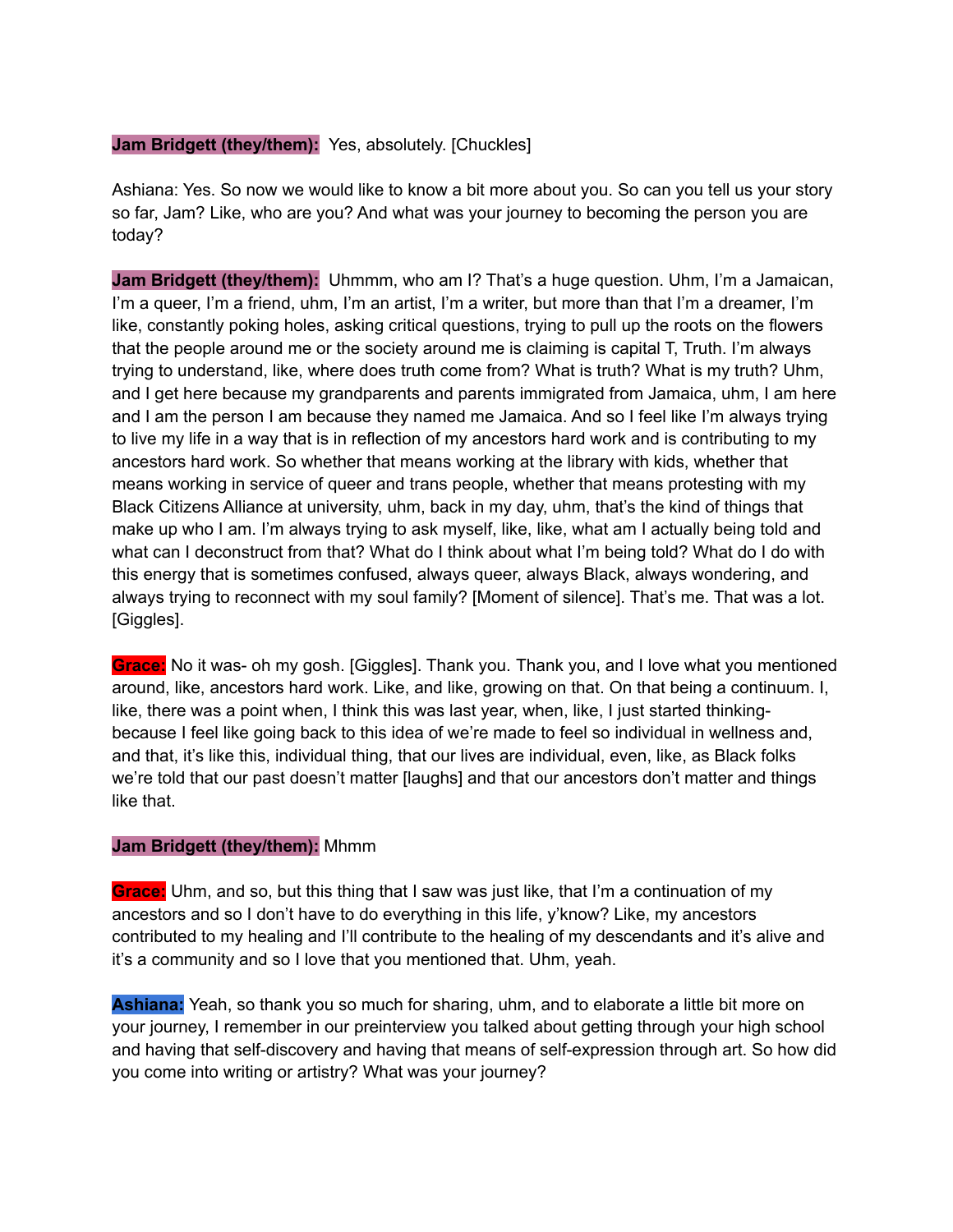**Jam Bridgett (they/them):** I have always been writing. My mom loves to tell me stories of the first day she brought me home from the hospital she was trying to teach me the alphabet and I was walking around with a pen and pencil in my hand before I was two. So when I was seven and writing my first story, in grade ten and trying to write my first novel, and now I'm working on the sixth iteration of one story that is trying to become a novel now, uhm, I've just always found that if I can't get it out verbally, if I can't get it out to other people, uhm, I can find a means to communicate it to myself through writing. So that's just what I do and I try to kind of write queer stories, write Black stories, or whether it's articles write about these subject matters that they interest me, they impact me, they shake me as a person.

**Ashiana:** Wonderful, wow. Yeah, you are definitely a writer. I can see from your beautiful words that you just make me feel like stutter- stuttering. So thank you so much for those words. And Grace, did you have any follow-up?

**Grace:** Oh yeah! Could you tell us around your journey, uhm, like, I think you mentioned community being a big aspect of your journey as a young person as you moved through high school to university to now so yeah, so maybe, like, if you could, like, yeah, expand a bit more on that and what that journey was like?

**Jam Bridgett (they/them):** Yeah, I really feel like, y'know, we're social creatures so it's hard to understand self if you don't understand others and if you're not around others. And so getting to high school and kind of like, whether it was like, seeing, uhm, older heads or meeting other Black people and kind of always, no matter what, creating this communion with Black people and then coming out as queer, as one of the first among my friends, okay, I feel like that deserves a little bit of honour, and then having all these other queers kind of gravitate towards each other and then having that communion. And then having, like, my sister-friend guide me when it comes to, like, understanding what pronouns I want to use or what gender expression or what words I want to use to describe myself. Or having gone to work at a queer camp and having, like, such a beautiful person guide me through wearing my first binder. Or speaking to somebody who- I actually don't remember how I met this person, maybe it was at pride or through university or through a mutual friend - and they helped guide me through the process of getting the- the- the process of getting top surgery. Like without all these people that help inform who I am, or how I think, or just give me the strength to be who I am and stand behind how I think, I wouldn't be who I am. So I'm always, like, always going to say these are my people, this is my community, these are my chosen family because, like, it's a staircase. Life is a staircase and, like, people are here building and helping me build my own stairs so I always have to, like, dig that up because that's a huge part of the process.

**Grace:** Thank you so much for sharing that, Jam. Uhm, and so my next question for you is what was the first thing, uhm, you remember writing? Because you mentioned, oh, that beautiful story of you coming home and your mother teaching you the alphabet. So what is the first thing you remember writing that made you feel well or euphoric?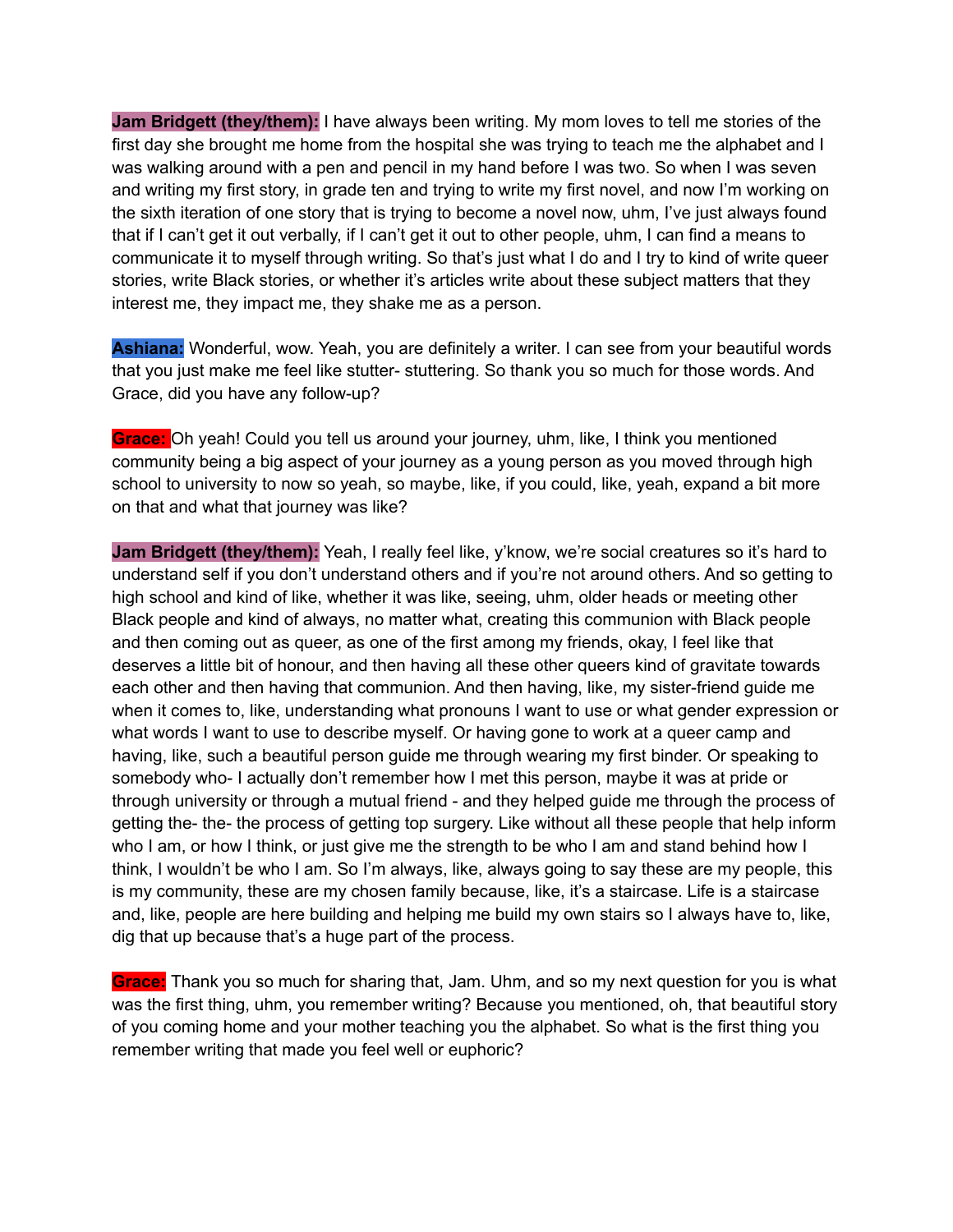**Jam Bridgett (they/them):** Okay, well or euphoric, that's a really good qualifier. Uhm, oh my gosh I don't feel like I can remember one thing specifically, maybe it's like a journal entry where it's, like, I admit a difficult truth to myself or, uhm, in articles- like one of the first articles I got published about being queer and I felt like so proud and like, okay, maybe there are other people out there who, I know I'm not alone in this queerness, but who specifically relate to what I'm going through and that feeling of not being alone, that feeling of having my art validated by other queer people, that's probably one of the most euphoric moments.

**Grace:** Uhm, thank you so much for sharing that and that just makes me think of, y'know, I- I also, at a time in my life of writing, I really loved writing growing up, and- and reading is a huge part of writing, so I'm just wondering if there's something that you read that just really inspired you, like, in the early days of becoming Jam?

**Jam Bridgett (they/them):** Uhm, wow, I feel like that is hard because, like, I was a voracious reader. My library is, like, ten minutes from my house, you couldn't keep me out of that bitch. I was always in the library, and there were like summers where I was only trying to read books by queer authors or about queer characters. Uhm, but I feel like I remember one in particular about an asexual person and I just feel like that was the first time in my whole life that I ever saw any asexual representation on the whole planet, other than, like, in those tumblr days. Uhm, and that was just beautiful because I'm, yes I love to read Black stories and queer stories that relate to who I am but I'm also always trying to learn the world, so to read other perspectives is also so, like, magical.

**Grace:** Yeah, that's amazing. Do you remember what the book is called by any chance? If not, no worries, but-

**Jam Bridgett (they/them):** No. So sorry, no.

**Grace:** Yeah, no- no worries. I remember I read this book in- I mean, I was also a voracious reader and I read this book in seventh grade called Parrot Fish and it was-

**Jam Bridgett (they/them):** I read that!

**Grace:** Yeah! It was, it was like, books! I think it was the first, maybe the first queer trans I read but, uhm, yeah, it was amazing because it was assigned to us in class and yeah, so, it was really cool.

**Jam Bridgett (they/them):** That's amazing.

**Ashiana:** Yeah, that's cool. I'm feeling jealous actually because I have not read much literature on, y'know, queer people or by queer people or about queer people much. Uh, so I'll have to catch up on that. So please be sure to send me a list like how you sent me those podcast lists [laughs] send me one's for books as well. I mean I've read- I've read a lot since I was a kid and, like, once I moved out of India it has gone considerably low but I'm trying to bring my reading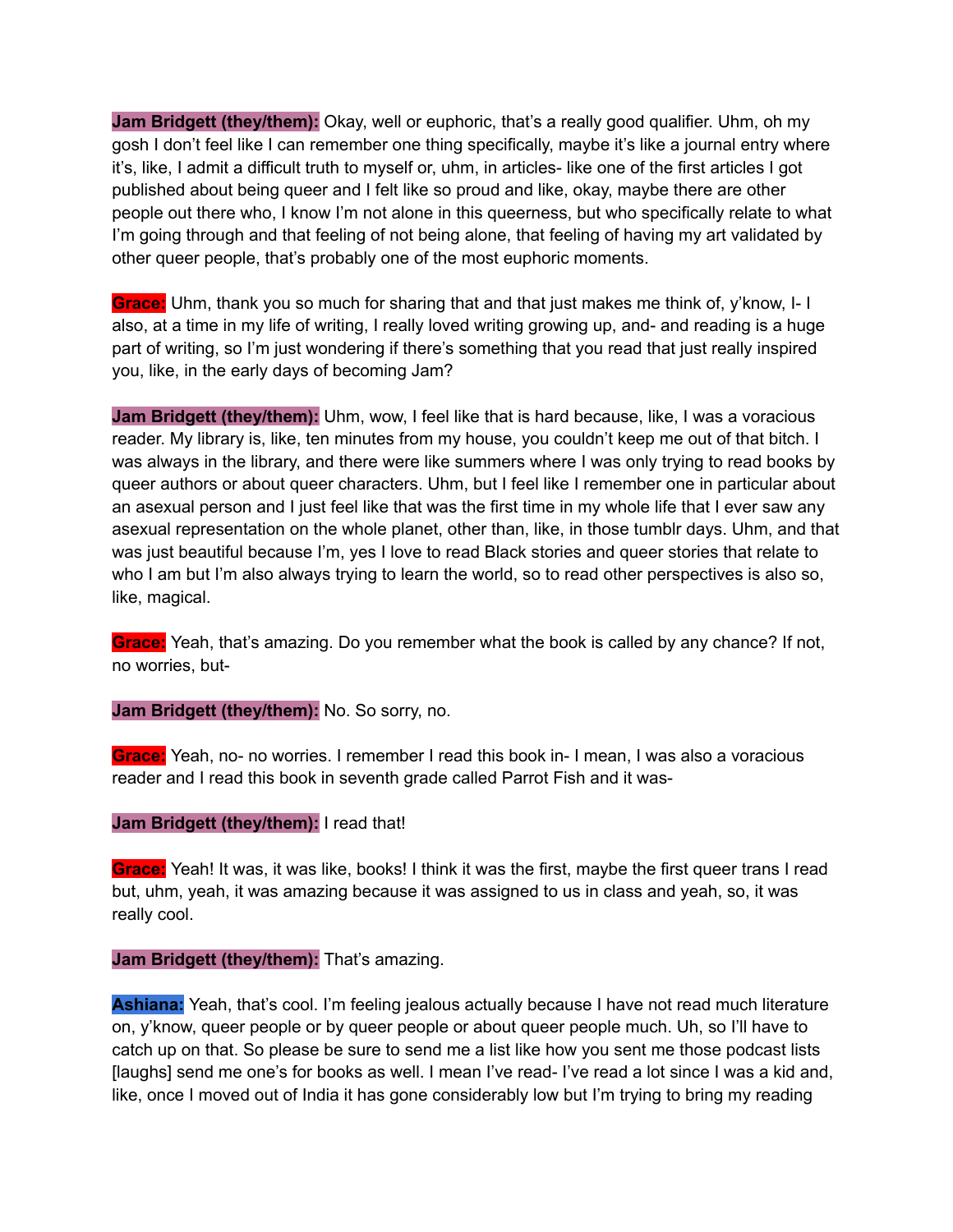habit back so this will be something interesting to get back to, that would be great to read some of that literature.

**Grace:** Reading is such an amazing way of learning other people's stories and validating your own so I think it's really beautiful. Uhm, and so, we asked you, I said at first writing, uhm, you're also an artist. So what was the first drawing you remember making that made you feel euphoric or well? [laughs].

**Jam Bridgett (they/them):** Uh that is also very hard. I've always been creating and so I feel like there's not a first, but if I could give you one in particular. Before I had top surgery I painted what I would look like, uhm, post-surgery and that was very euphoric and even now looking at it, it makes me smile so it's not the first but it's a good one.

**Ashiana:** Yes, definitely. I was going to ask something along the same lines. Like, when was the first time you drew something that may be queer? When did you realize, y'know, did you realize it, at a young age did you doodle? Uhh, yeah.

**Jam Bridgett (they/them):** Uhh, I feel like I realized at 12 but I didn't realize. Then I realized at 15, you know like it goes dormant?

[laughs]

**Grace:** Like a gene that's gone dormant?

**Jam Bridgett (they/them):** Yeah! Then at 15 it was like I couldn't, like, what's the words for it, deny it? And then so whether it was creating uhm, art of just my name in hearts with y'know, other people or, uhm, I don't know. Y'know like, draw me like one of your french girls, y'know? Like drawing [collective laughs], drawing female anatomy. And then, kinda being like, mhmm. Y' know, you like this a little bit too much. I laughs l.

**Grace:** Oh my gosh, I remember, once again in seventh grade, my teacher in seventh grade was great. But he was like an artist from, like, Paris, uhm, and- and one of the things he would like- we would draw, like, naked people as an art practice. And it was, like, only ever men. And I would just always draw women. And I was like a little, a little too obsessed with that. Like what's... what's going on here? But yeah. Thanks. Uhm, and, so, I'm wondering how writing and art and creative practices serve you now? How do you use them now?

**Jam Bridgett (they/them):** I feel like, uhm, especially painting is very much an intuitive and spiritual, energetic practice where, like, I can shut off certain parts of my brain that are always thinking or that are thinking cyclical thoughts or that are thinking thoughts that don't benefit me then I can just be with my body, I can just be with my spirit, be with creative energy. And then when it comes to writing, it's again just, like, expressing myself in ways that I might not consciously feel like I can do in a verbal sense with other people, uhm, or just expressing my innermost thoughts in pretty ways that feel good, that feel euphoric, that feel like I'm really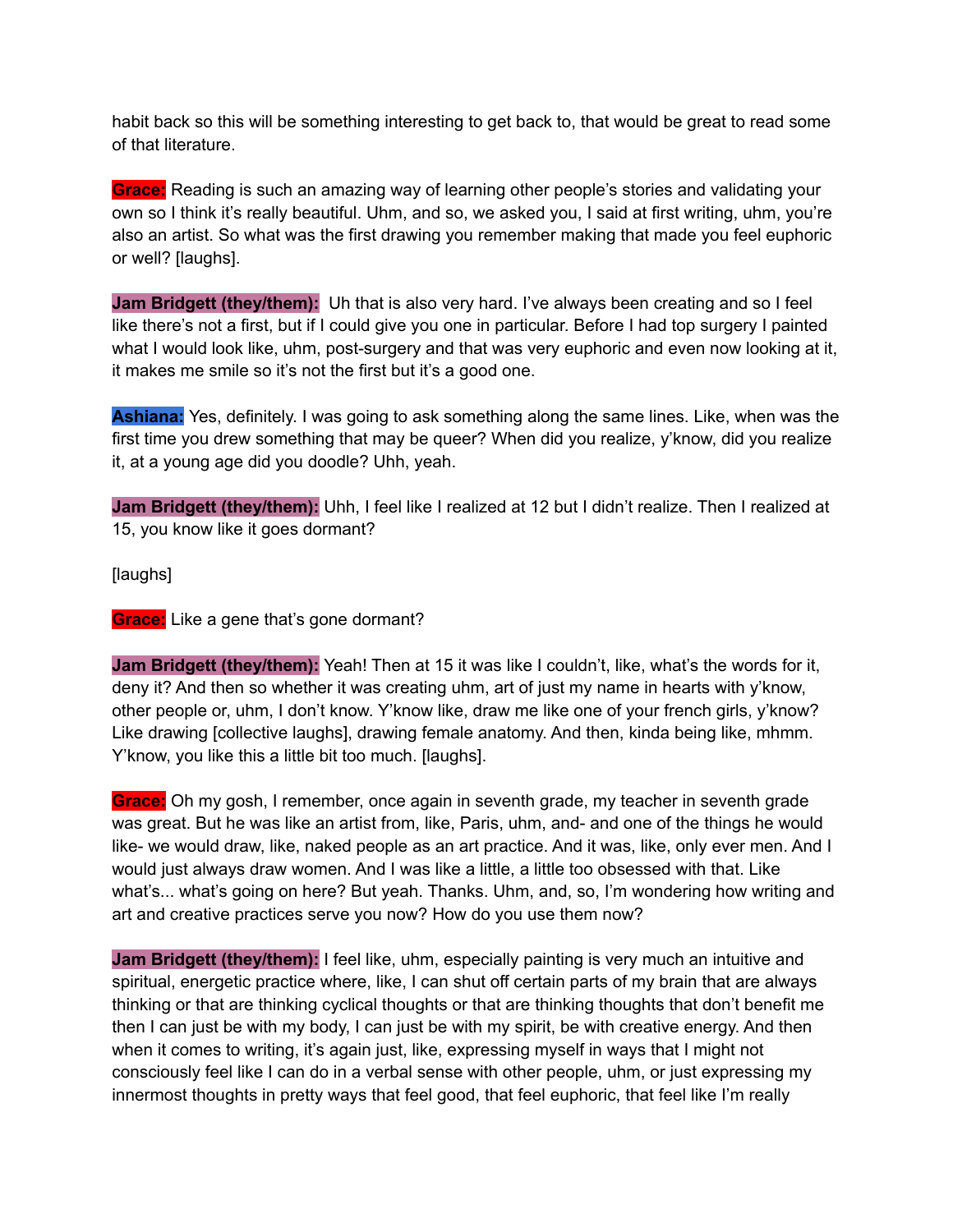getting to the depth of how I feel. I'm a Scorpio, so I'm always, like, let's go deeper. Let's go deeper. Let's go deeper. And I feel like writing, and sometimes painting, sometimes drawing, allows me to get as deep and as sticky as I actually want to get.

**Grace:** That's amazing. And, uhm, I also love that you mentioned of like taking feelings and turning them into like pretty poetry or like writing or things like that. Uhm, especially, I know for me, when it comes to bad feelings one of the best things about bad feelings for me is being able to write about them. Write a song about it, write poetry about it, cause I'm like this is so pretty!

**Jam Bridgett (they/them):** Yeah, absolutely.

**Ashiana:** Yeah, that's a great outlet and I want to get into more drawing again. Like, I doodle but I never considered myself an artist, uhm, because, y'know, it's just doodles. Just, like, wiggly lines, squiggly lines, that don't make any sense. I think I talked about this during our preinterview, Jam, and then I saw your Instagram and some of your doodles are very similar to mine with your squiggly-wiggly lines! [laughs]. And I'm like "oh, okay... so if they can call it art I can call mine art, too".

**Jam Bridgett (they/them):** It absolutely is art! I feel like if you're creating, it's art. Just- that's me. If it comes from somewhere human, if it comes from somewhere with feeling, it's art. It doesn't have to be pretty, it doesn't have to be really high skilled or very detailed, like, you took something out of your heart. You made something. You're a parent, you know? It's art. You're a creative. Yeah, give yourself that props.

**Ashiana:** Thank you. Thank you for that. Okay, so, yeah so we talked about how these creative practices serve you, so, but how do you use these creative practices to connect with your community?

**Jam Bridgett (they/them):** I feel like, especially in my works that are published, uhm, whether that's online or in print, when I write about especially queer topics, uhm, people feel that. People relate to that, people connect to that, they say wow you put in words what I never knew how to put in words. Or even, like, I have a sister-friend who showed, uhm, an article I wrote about being nonbinary to their mom and their mom was like "I get it now". So in some small ways, y'know, maybe someone reads my article and they're educated. In some small ways someone's heart is warmed, or someone realizes that, like, they can pursue their art, they can pursue themselves and their truth and hopefully that connects with people. I mean, I did have a reader in Barbados and I mean that's pretty cool. I hope it gets to people and I hope that people feel, like, the love in it.

**Ashiana:** Yeah, definitely. Like I said myself [laughs] like, how I mentioned, I saw your artistry and I'm, like, this, I felt more confident about my artistry. So, that's- that's great.

**Grace:** Uhm, yeah, and, uhm, around, like, we did a program, together, before, with Black Coalition for AIDS Prevention, which is called BlackCAP, and we were Community Youth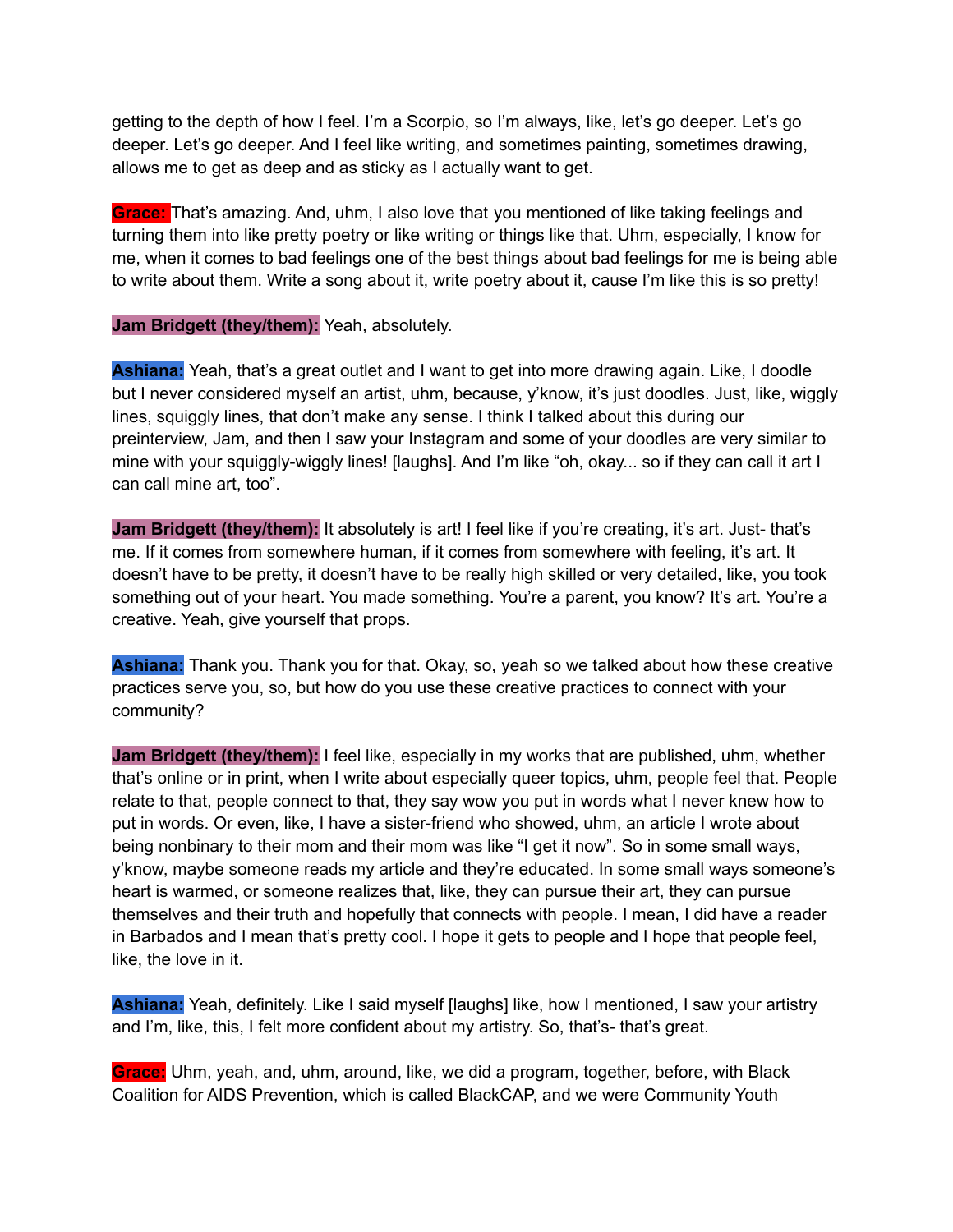Facilitators and, yeah, it was very cute, loved it! At the end of it we created a zine, uhm, and, oh my gosh, like, your poetry, your writing in that zine is so, like, is so, so, so beautiful. It's so amazing. It's going to be available online at some point so we will link that in at some point or share that. But, uhm, I run discussion with, like, my university for queer and trans folks and, like, during our trans student discussions I'm, like, I'm bringing out your writing and I'm like "Y'ALL! This is what they wrote!" [claps].

**Jam Bridgett (they/them):** Oh, my heart, wow.

**Grace:** Yeah, it's so beautiful, and like, I'm like tearing up that's so beautiful so thank you. Thank you for sharing your experience so that we can feel seen together and feel and be community so yeah.

**Jam Bridgett (they/them):** Oh my god, that's what it's all about! You're going to make me blush. Wow, that's amazing, thank you for even telling me that.

**Grace:** So, we talked about wellness, about creative practice, so- I feel like there's an obvious connection here but if you would like to expand more on how you incorporate your creative practices into wellness?

**Jam Bridgett (they/them):** I feel like to a certain extent, for me, to try to be well in and of itself is a creative practice. I'm trying to create habits or I'm trying to create new thoughts or I'm trying to create more internal patterns or I'm trying to create this life for myself that holistically feeds every part of myself. So, caring for my community, caring for my heart, caring for my mental health, caring for my emotional health, caring for my physical health, caring for myself as a chronically ill person, like, I don't feel like my creativity, whether that's I'm cheffing it up for myself and for my kin or whether that's I'm doing research because somebody is ill, whether that's I'm driving over and I'm going to bring somebody else food, like, all these small things that even if we don't necessarily always think about them as creative, they're creative. And they create community, they create connection and that also contributes to my wellness. I feel good when I care for people and I care for people in creative ways. SOmetimes it is writing a love letter to my homie, y'know, or like I said driving over with food, or just checking up on people, or making them a piece of art, or putting my art on a sweater for them. Whatever it is there's lots of different ways to incorporate creativity or even just look at care and wellness as a creative act.

**Grace:** Honey! You are blessing us!

[laughs]

**Jam Bridgett (they/them):** These are good questions.

**Grace:** That's, yeah, uhm, y'know, that just- that just even like, y'know, there's all these beautiful aspects of it, but even being, uhh, a Black, like for me, a Black queer, like, neurodivergent person in the world, like, learning and like doing things that are best for myself and learning how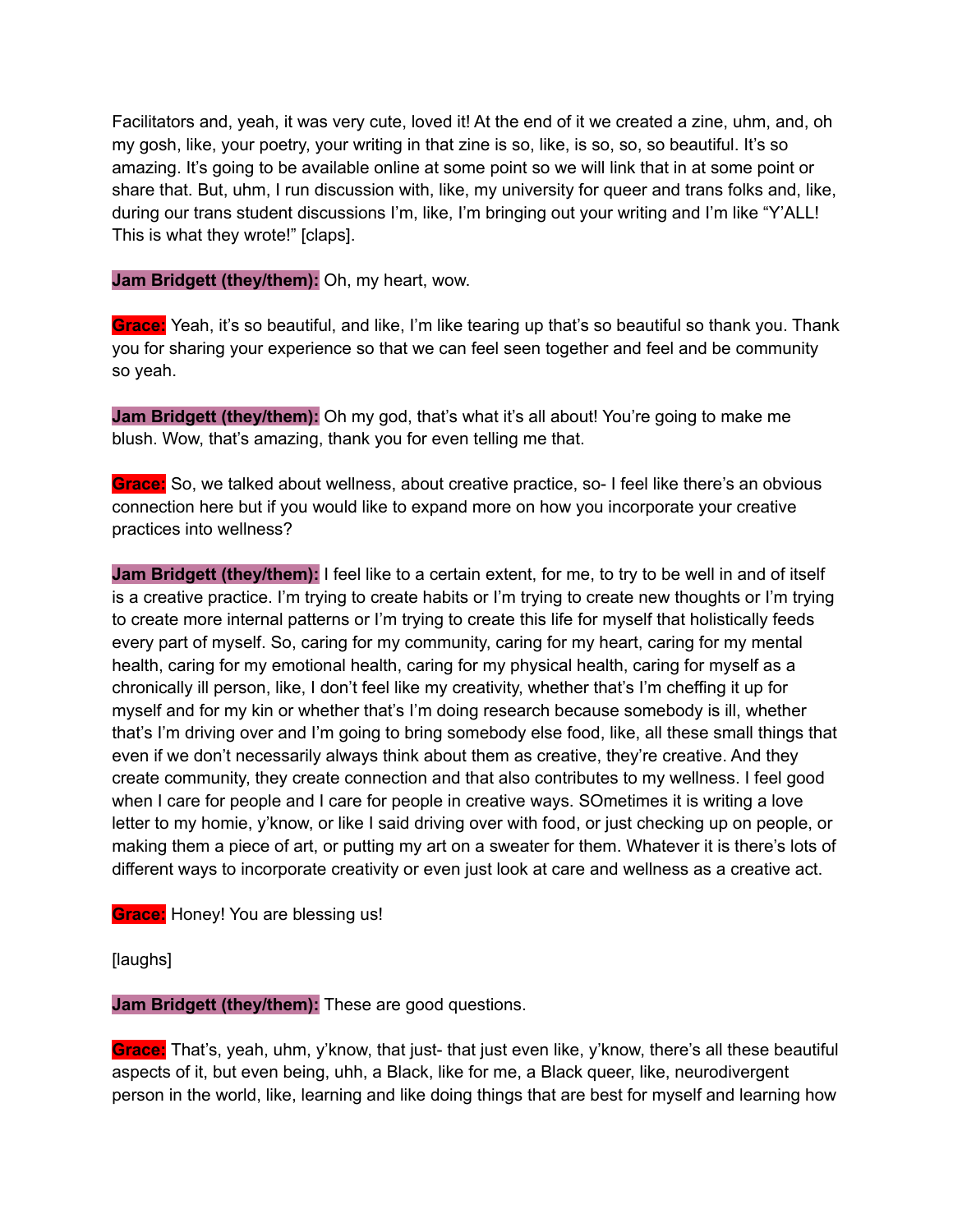to navigate, like, neurotypical spaces and like cishet spaces and like white- predominantly white spaces, that takes a lot of creativity.

#### **Jam Bridgett (they/them):** It does.

**Grace:** Some of it is taxing and some of it is stuff that, like, feels like you're creating a better space for yourself and for your kin and for your community. So, yeah, thank you for that insight, it was beautiful.

**Jam Bridgett (they/them):** Yeah, thank you.

**Grace:** Uhm, so, my next question is how do you use your creative practices, specifically writing and visual art, to decolonize wellness in your everyday life?

**Jam Bridgett (they/them):** That's a good question. Uhm, I don't know if I have an answer for it.

**Grace:** That's okay! [laughs] Or you could just- uhm, do you have any thoughts on how you decolonize wellness in your everyday life?

**Jam Bridgett (they/them):** Yeah! I feel like on sure-fire way to decolonize wellness is, like, get the fuck up off Instagram. Like, stop listening especially to those - I'm so sorry - white cishet women trying to tell me, as a Black queer person, as a child of immigrants, as a chronically ill person, how to be well. Like, it doesn't work. So maybe sometimes for me on the daily, it's like, checking in, like, who's this source? And is this source reliable? And what are they really trying to tell me, what are they covering up? I feel like a lot of wellness blogs, gurus, or just even perspectives in the mainstream wellness world is really just trying to get you to, like, kick systematic oppression under the rug. And that's not going to work. So in my daily life, like, I'm honest with myself, I'm honest with what I'm seeing and I'm analyzing what I'm seeing so I'm not just eating it like a sheep, y'know? And just listening to other people sometimes, like, contributing to your wellness means listening to yourself, right? And not even going to external sources, y'know, validate yourself. Or just, like, Dr. Phil has nothing useful to provide and all those people in that kind of mainstream wellness industry, who are they really speaking to? And if you take it in, if you're a marginalized person in one way shape or the other, probably not talking to you so don't even try to apply what they're teaching onto your own life, like, find your own root. And I feel like that's what I'm doing. I'm trying to find my own root.

**Ashiana:** That's beautiful. Finding your own root and nourishing it is what we are here for! Yay! [laughs]. So if you can maybe, then just, uhh, tell us about some or any of your current art projects or even writing projects that you're currently working on? If you want to share?

**Jam Bridgett (they/them):** Yeah! Right now I'm really giving my all to this novel that I'm writing. Uhm, [brushes lips], I had to scrap, like, 50 000 words last month and I'm at almost 50 000 words so that's really where my heart is right now. And, to tell you a little bit about it, it's a story about chosen family. It's a story about cheating and lies and secrets because I feel like that is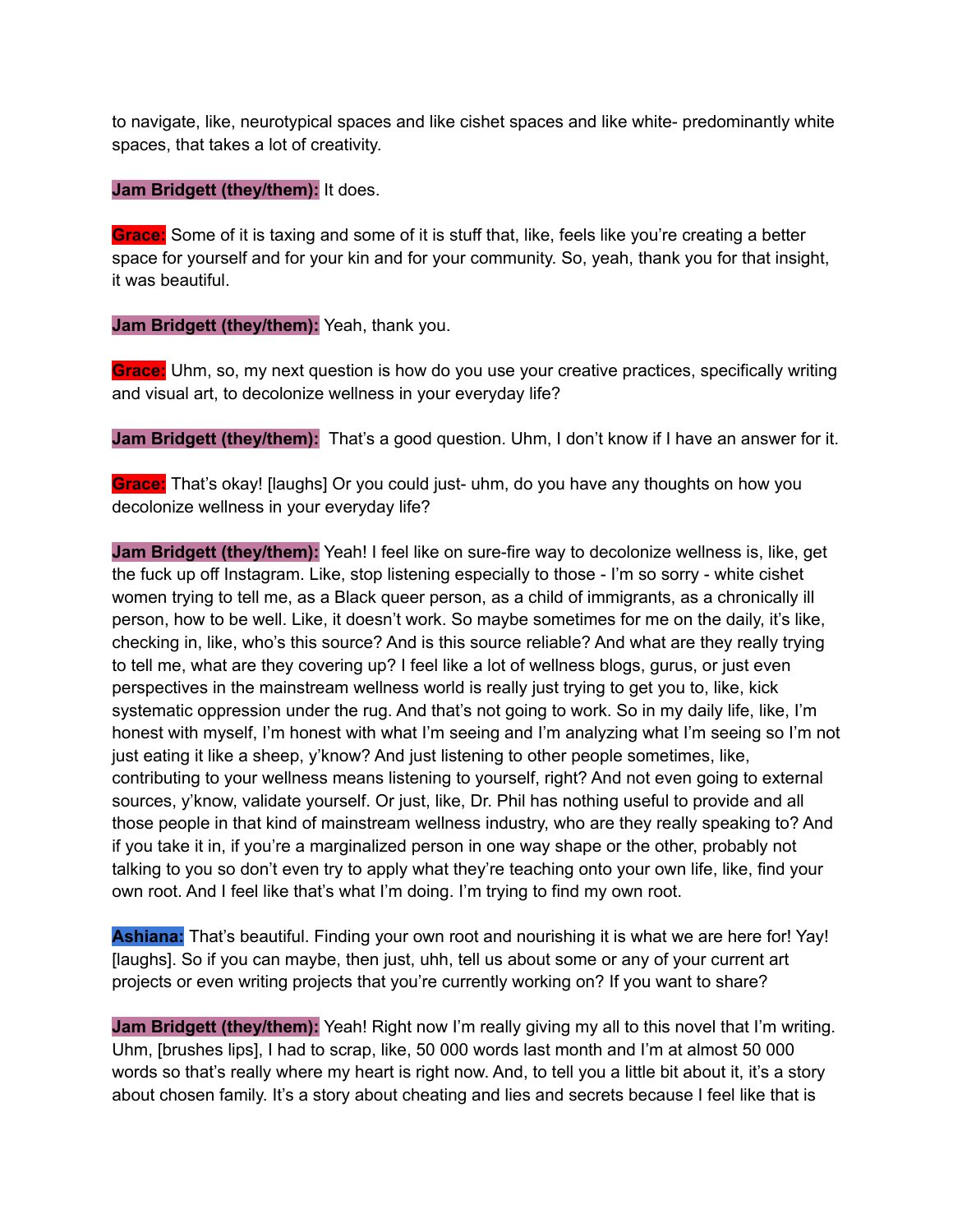actually at the root of family, whether it's found or biological or chosen and like the difficulty, the chaos, like the real work that we have to put in to create harmony in our families. So that's kinda where my mind is at right now. I haven't painted, haven't drawn, haven't written an article, it's all about this novel right now.

**Grace:** That's amazing. Focus. Focus can be such a powerful thing.

**Jam Bridgett (they/them):** Yeah.

**Grace:** So, I'm wondering if you would be willing to share a piece of your written work for us? A private reading, if you will. Smile.

**Jam Bridgett (they/them):** Okay, question. Uhm, what kind of my written work? Do you want a piece of an article, do you want a piece of a poem, do you want a piece of the novel? What do you want?

**Grace:** I love- I love how you're just willing to give. Whatever resonates with you in the moment. Whatever you feel [laughs] the community wants to hear.

**Jam Bridgett (they/them):** Okay, then I know what I'm going to read. I'm going to read a snippet of my poem that is featured in this here anthology, uhm, Behind Shut Eyes. And it's just works by queer, trans, Black, Indigenous, People of Colour all about dreams. It's all about dreams. I don't know why this is picking up but it's what I'm picking up. Yeah! My piece in this anthology is a poem called The Fish, The Dream, And The Ocean. Uhm, I'm not going to preface it, I'm just going to read.

**Ashiana:** I'm already hooked.

**Jam Bridgett (they/them):** So, it says: in my dreams, I'm already every single person. In my dreams, I'm a future me. A me I recognize but cannot touch. In my dreams, there is a bright light where your mouths should be. In my dreams, there is music where words should be. There is life free of explanation. In my dreams, it is a reality. A long time ago I dreamt to myself this old. The only wisdom is to close my eyes. Tonight I will dream of a scarred self, tonight I will dream of a healed self, tonight I will dream of a self that does not exist. In my dreams, there is no border to separate self from love. And that's what I'm sharing.

[snaps]

**Ashiana:** Oh. That was- that was

**Jam Bridgett (they/them):** Thanks for listening. Thanks for the snaps.

**Grace:** [snapping] All the snaps. All the snaps!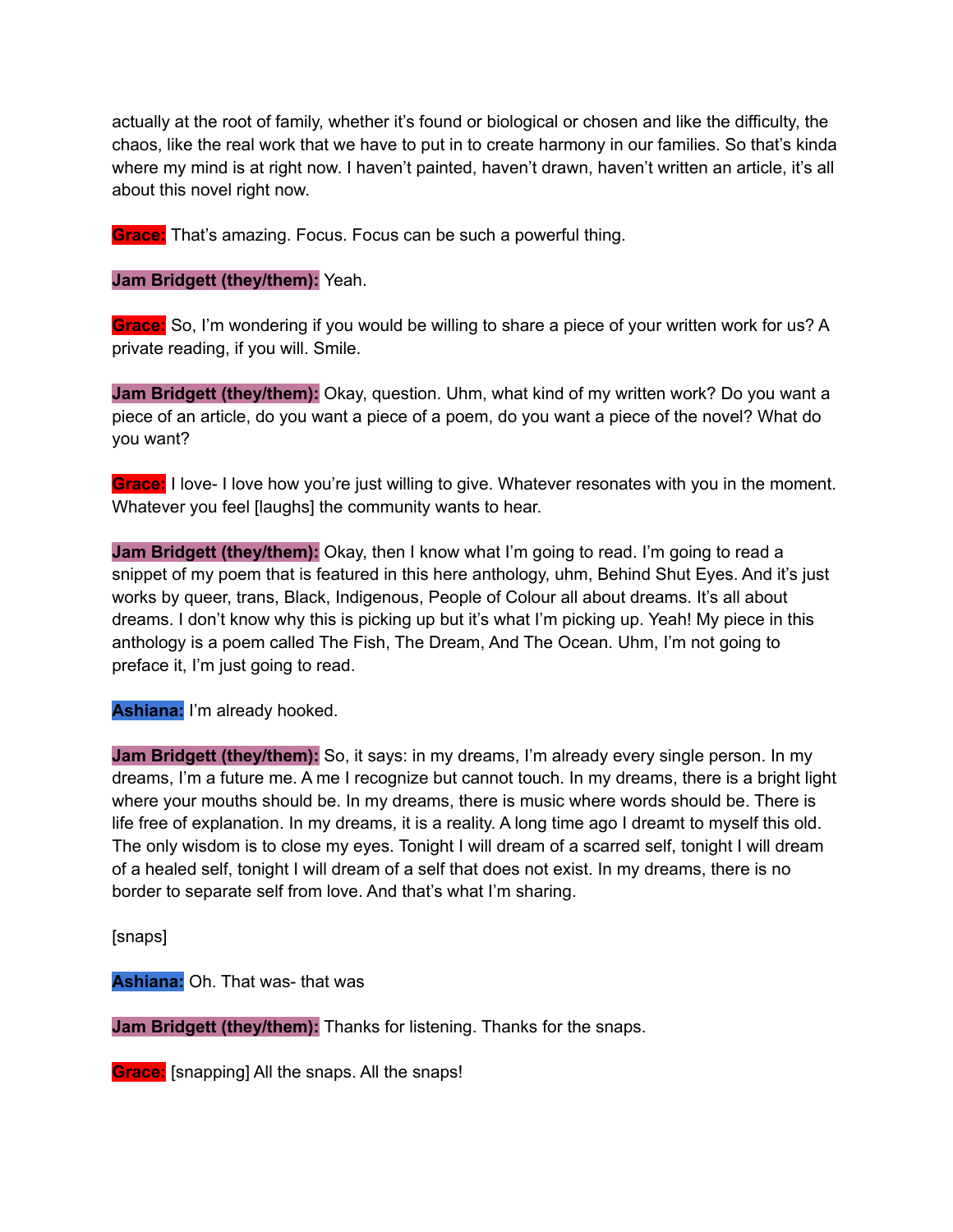**Grace:** Yeah, thank you for sharing that with us.

**Jam Bridgett (they/them):** Why not? Absolutely. [Giggles]

**Grace:** I do want to ask if you do want to give context, if you don't no worries, but if you want to give context to it where are you when you wrote this? What- yeah.

**Jam Bridgett (they/them):** Uhm, I just remember seeing the prompt on, uhm, Instagram because somebody that I follow and adore, Coyote Park, kind of put this anthology together. And they were like, it's all about dreams or memories or ancestors and I literally sat up in bed and wrote this, like, at the speed of light and was like, okay, it's good, and I sent it off. Uhm, but, to give context it's kind of- it's kind of about, like, all the realities that we get to inhabit in our dreams but we don't get to inhabit in reality and so, in a way, this was me writing about, uhm, like, the future self that had top surgery in a wa, uhm, if you read the whole poem, I'm also talking about, like, a self that gets to be welcomed and loved everywhere I go and in all family spaces and so it's freedom dreaming just as much as it was literally just writing about actual dreams that I'd had.

**Grace:** Thank you, that's amazing. I feel like freedom dreaming is so beautiful and important in our communities. And, yeah. Yeah. Do you want to tell us a bit more about- you mentioned you enjoy freedom dreaming, can you tell us more about that? And what that means to you and all that?

**Jam Bridgett (they/them):** Yeah! I feel like freedom dreaming is, like, any imaginative or intellectual or creative work or even conversations whereby you're imagining freedom. Whether that's, like, for the collective, whether that's in the individual sense, like, what does it look like for us to live in a world where we don't call 911? Where maybe we cal 411 for a team of mental health clinicians to come through. Or maybe we call 511 for the EMT's and we call 611 for the firefighters. Or what does a world look like with no children are abandoned by their parents? And what work do we have to do in the now to get to these freedom dreams that we want to see actualized? So I'm always talking about these kinds of things whether it's about healing, whether it's about decolonized wellness, whether it's about reconnecting to the inner child, whether it's about toppling our oppressors, these are kinds of conversations that I want to be having and that I do have with my chosen family.

**Grace:** And that within itself is a creative practice so yeah. What, I'm just curious, like what has been- what have been your specific freedom dreams within, like, 2022?

**Jam Bridgett (they/them):** Like what are my dreams for 2022?

**Grace:** Yeah! Or like dreams that you have for the future or for your future or communities futures recently in general.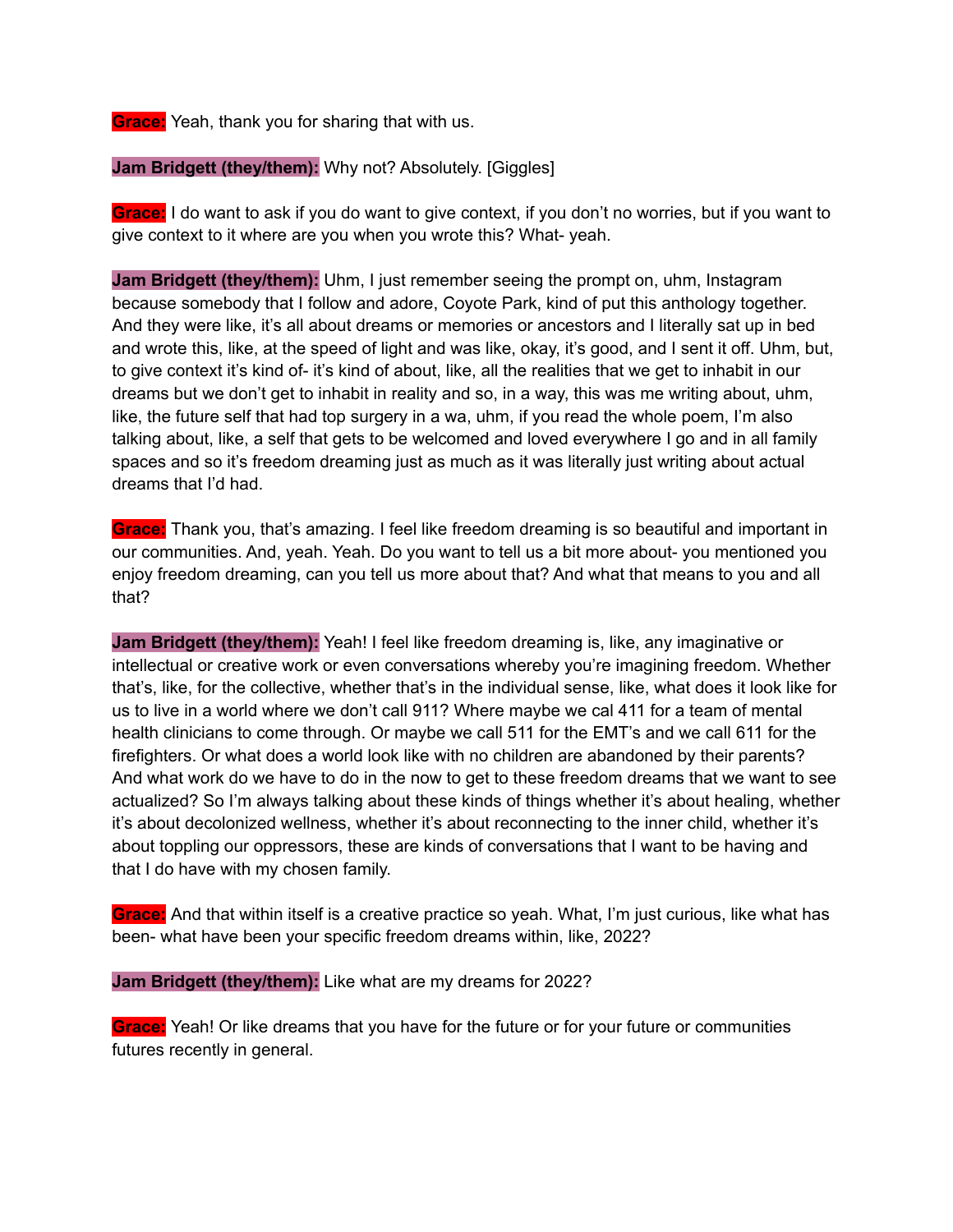**Jam Bridgett (they/them):** Wow. That is big. Uhm, I really, like, I think about hunger a lot and I don't understand how, like, so many people come to this country and they- they say and they believe they're chasing a dream, they're chasing better opportunities and yet we have, like, excruciatingly high rates of hunger and rate of poverty in this county. And like the amount of money that's invested into food banks as opposed to, like, feeding people and not wasting food and, uhm, like creating programs that- that are always in the community. That are not just like one-stop shops of canned goods, so I guess my freedom dream is like that I create programs where I feed people. That we all create programs where we feed people. Or that we, as a collective, kind of prioritize the material of, like, people need to eat, people need to sleep somewhere, people need warmth, and then they can freedom dream. You know what I mean? It's a privilege for me to sit here and imagine this future when, y'know, people need their needs met before they can do that work, you know what I mean?

**Grace:** Yes, absolutely. Yeah, food justice has been something that's been, uhm, on my mind around community and whatnot for- for the last little while as well so yeah.

**Ashiana:** And- And I also- I always dream of cooking. I love cooking just for myself and for my friends. I'll always try to feed if people are all coming over. My friends, I always try to feed them. So I love cooking and I always dream of cooking, like, I want to try cooking in, like, these big vessels like back home. There's like a wedding or something, we'll cook rice and meat and biryani in, like, these big vessels. So I do have this, I'm going to go to your words, a freedom dream, I have this freedom dream of cooking in these big vessels so that I can feed the community so, yeah, it's one of my dreams as well.

#### **Jam Bridgett (they/them):** I love that.

**Grace:** Thank you so much. So much! And, sorry, this is something I wanted to bring up earlier, because, I don't know if this is going to make it, but, uhm, the notion around, like, listening to self. Uhm, and- and I think this is around the question of, like, decolonizing wellness in your everyday life, and- and so I just wanted to mention around that. I think that is so important and I love that you mentioned that because I think everything around wellness and like health andand all these different industries, they tell us not to listen to ourselves. They tell us to listen to what the- what this- this practitioner says we should eat. And- and these, these standards they create that aren't specific to different kinds of bodies of what we should eat and how much exercise we should have and all these different things, uhm, and it's- and it's so, I see it as so, uhm, like, it removes you from your body and from listening to your body. Uhm, and your body has so much intuition on what it needs when it comes to, like, sleep, y'know? I think about, like, hormones levels for folks who menstruate and even for folks who, who don't menstruate, like your hormone levels change and so you need different amounts of sleep at different times and you won't be able to know that if you're listening to the standard of, like, sleep 7 or 8 hours every night. Uhm, sometimes you might need 10 and you might actually need that, and sometimes you might be able to need less. And so things like that, I think listening to your body when it comes to- when it comes to physical wellness or when it comes to spiritual wellness or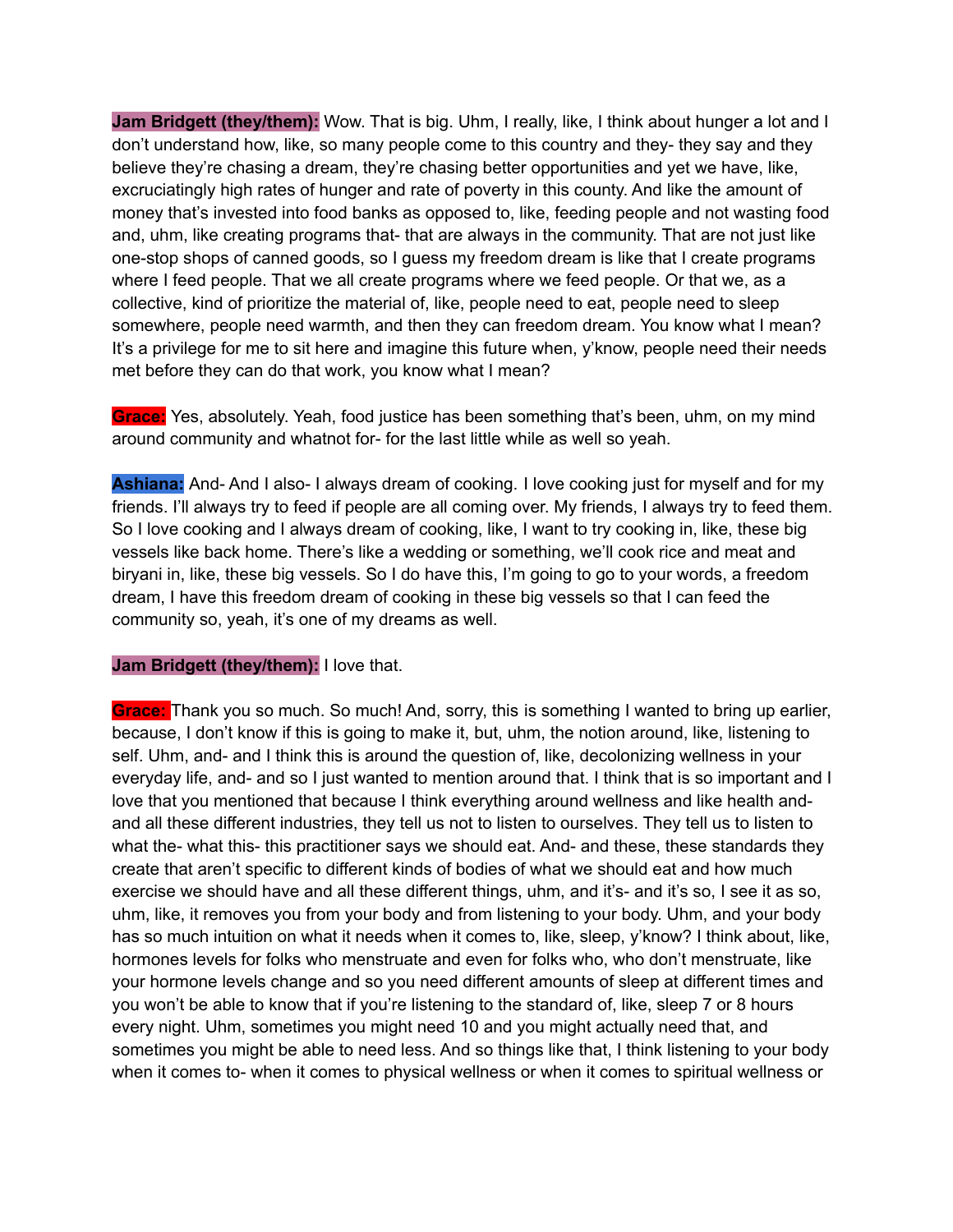emotional wellness is so important and it's definitely- it's something that needs to be decolonized. Uhm, because we're very divorced from our bodies through colonization.

**Jam Bridgett (they/them):** Yeah, I feel like that could be a whole other podcast.

**Grace:** [laughs] Yes!

**Jam Bridgett (they/them):** Think of it folks!

**Ashiana:** So, if we are ready to close..? [moment of silence] Yes? So Jam-

**Grace:** Oh, wait wait wait! [laughs] I was just wondering, Jam, do you have any, before we do close, do you have any final thoughts or anything you really want to put out into this space? Anything else you want to preach to us to that we can be blessed?

**Jam Bridgett (they/them):** Uhm, okay, I'll just give a- I'll give a summary of all my thoughts. If you really want to decolonize wellness look at every single lesson that capitalism, and that colonialism, and that white supremacy try to teach you. Resist them. In your everyday life, with your people, in the way you think, in the way you go about your day and hopefully that'll lead to some wellness because these people are feeding us lies. Thank you for listening.

[snaps]

### **Outro (00:38:02 - 00:38:33)**

**Ashiana:** Alright! Thank you so much Jam for those words of wisdom, your beautiful poetry, and I want to read more of that definitely. So, please let us know, where we can find you, your work, go ahead and plug it in.

**Jam Bridgett (they/them):** Uhm, yeah, you can find it where you find me online at the link in my bio, @yikesjamaica, or at genderfail.com if you want this anthology Behind Shut Eyes, uhm, support independent press! Support independent queer artists.

### **Outro Music (00:38:33 - 00:39:06)**

### **Strings, vocals and birds play in the background.**

Ashiana: And so that concludes our discussion on [unknown] this episode!

**Grace:** We'll be back with our practice segment where Jam will share a creative practice with us!

### **Practice Segment - Creative Practice (00:39:06 - 00:56:45)**

**Ashiana:** And we're back with Jam Bridgett for the practice segment of the podcast today. Thank you so much Jam for sharing your story and your experiences with us. I'm sure all of our listeners, and us, can glean nuggets of wisdom from your experiences and on this podcast, we believe stories are sacred so we thank you deeply for being here and sharing with us and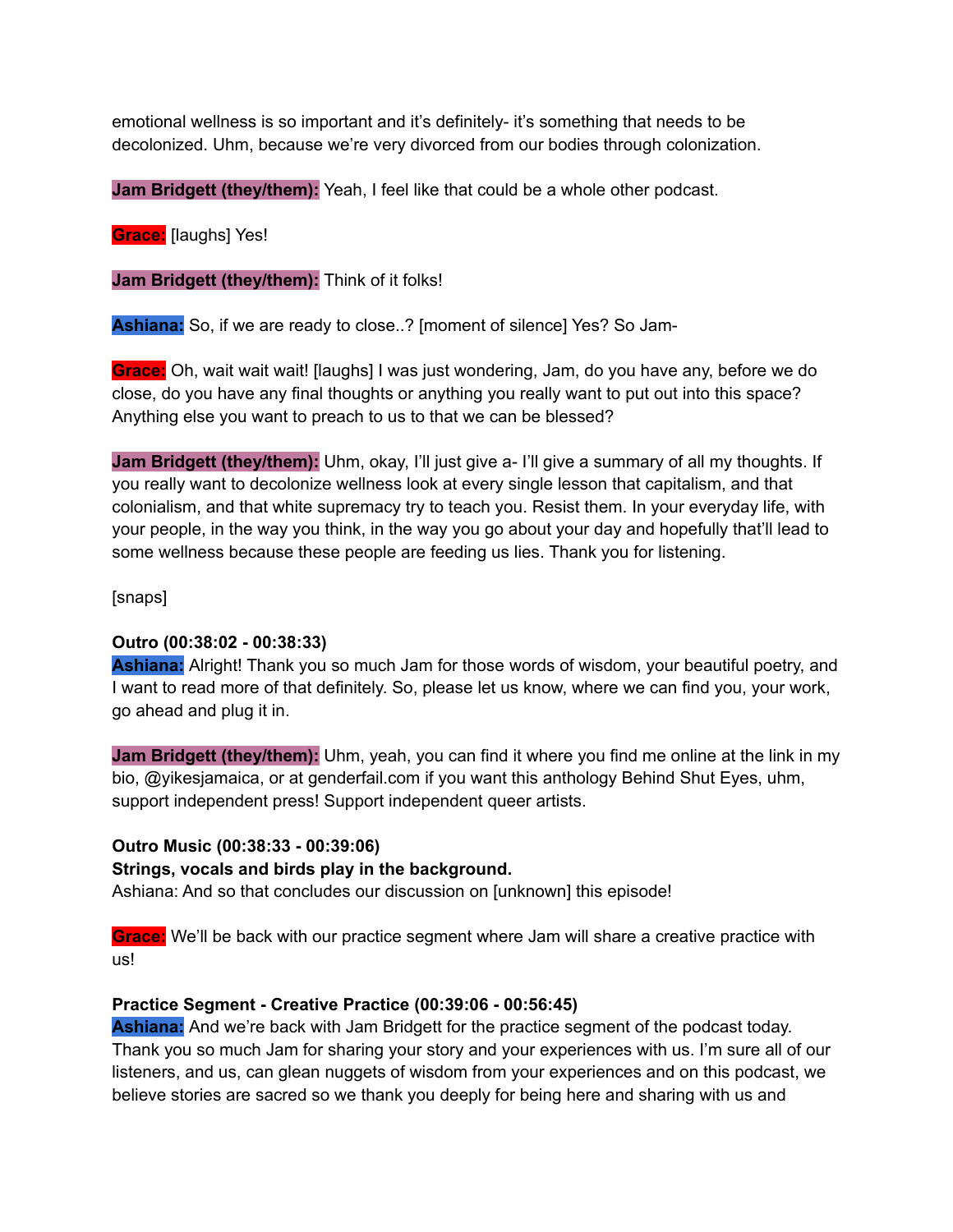co-creating this space that will help to amplify the voices of our fellow 2SLGBTQ+ youth. So now we are moving into the practice segment. So Jam, pleasetell us what our creative practice are you going to share with us today?

**Jam Bridgett (they/them):** So today we are going to be drawing portraits of our inner children. Uhm, so it might be helpful to have a picture from your younger days, uhm, if not just, y'know, bring your inner child into your mind's eye and imagine them as much as you can. You're going to need some paper, a pencil, an eraser and anything of colour: crayons, pencil crayons, markers, whatever floats your boat.

**Ashiana:** Yeah, I'm just going to go on my Instagram because recently it was my birthday and my mom made a collage of my childhood pictures. They're so cute, just if I can say so myself. [laughs].

**Grace:** I have myself in my mind's eye. And I have my- I have coloured pens with me. And blank paper.

**Ashiana:** I like- I like- I like to look at my childhood pictures now because I kind of hated myself and how I looked when I was a child, y'know, then. But now I look back and I'm like "I was cute! Why was I talking bad?"

**Jam Bridgett (they/them):** Yeah, there can be so much healing found in, like, looking back at those pictures of your childhood, uhm, kind of recapturing happy moments or just spending time with your inner child and infusing love into those parts and those places and those times where that wasn't what you were experiencing from self or from others, y'know?

### **Ashiana:** Alright! So are we ready?

**Jam Bridgett (they/them):** Yes, absolutely! Uhm, so, when I draw portraits because I'm not a portraitesque- potraiture- I'm really not, I'm really, honestly, if I were honest, I'm a cartoonist but, uhm, if you're not the best at drawing, uhm, people I start with shapes, right? So like for instance, my head shape in this big picture I have here is giving square. It's giving square. So I'm starting with a square and I might just have to round my edges for my chin, round my edges for my cheeks, that kind of thing. And I always do a sketch. I don't draw because - I don't know - I find that sketching allows me to find the shapes when I need to, find the softness of the lines.

**Ashiana:** Can I ask a noob question? What's the difference between drawing and sketching?

**Jam Bridgett (they/them):** I- Okay, that's a great question! To me, drawing is if you were to put your pencil or pen onto the page and just draw one line. Another line, and another line, and another line. And now it's a rectangle. A sketch is like I'm lifting the pencil off the page and I'm doing small marks to create the lines of my rectangle, for instance. And now I'm bringing it all together.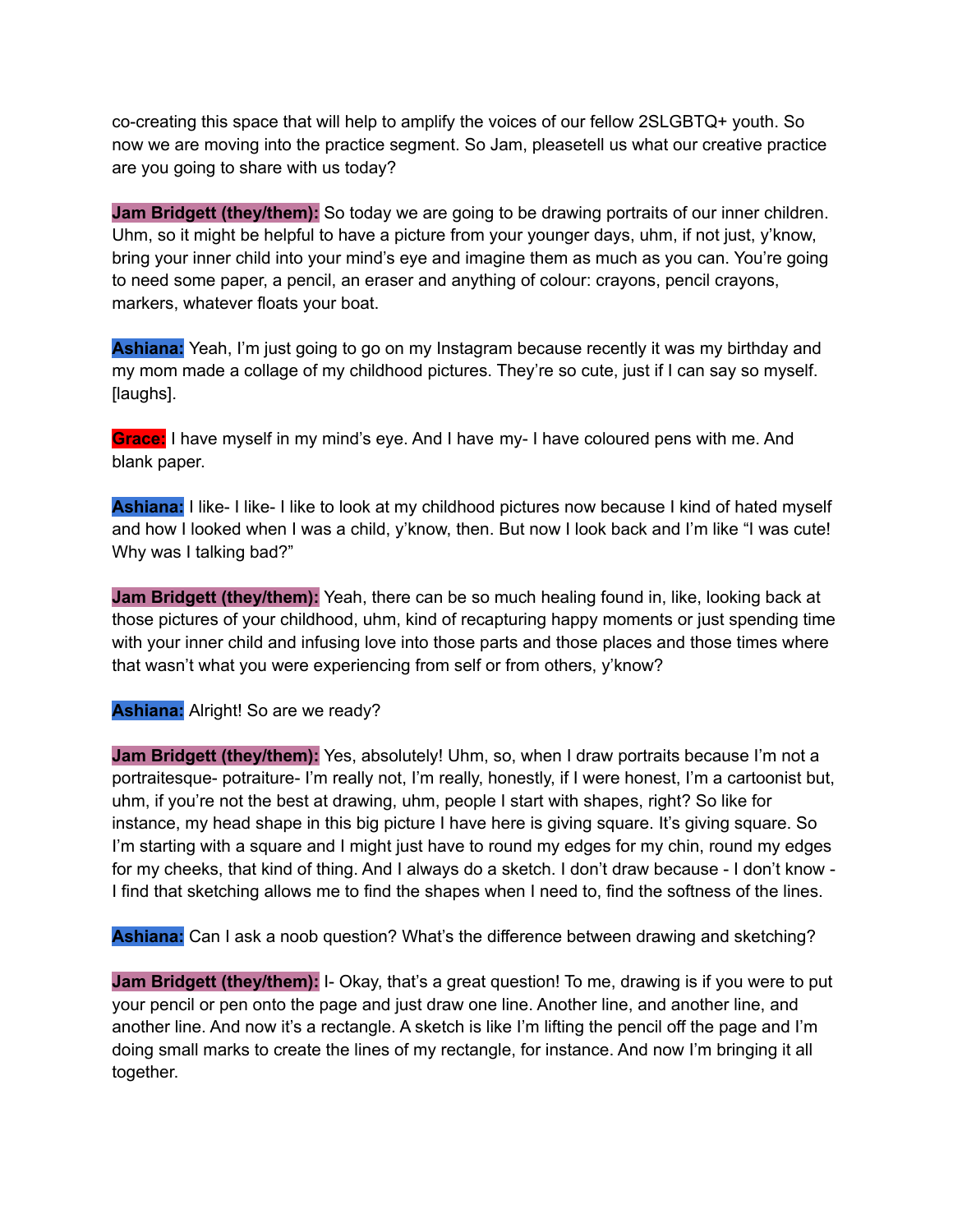## **Ashiana:** Okay. I get it.

**Jam Bridgett (they/them):** Yeah. So yeah, I'm just sketching, like, I said a kind of square heart-shaped thing for my head. I'm drawing some rectangles- some long rectangles with some roundness for my legs. Some weird kind of rectangle triangular things for my feet. But this practice for me is not even so much all about drawing me as a child in and of myself, it's not so much about getting it right or drawing this body the way that I see it in the picture. So once I move on from drawing myself in whatever lines, whatever shapes kind of make sense, then that's when I move to colour and I use the colour to try and kind of capture the energy of the picture or the energy of the time. The energy of that childhood self with shapes, with squiggly-wiggly lines, with colour. So that's what I'm all about. So I've drawn this gigantic child. Not big, but not great proportions. And then I'm like, trying to like- some people can see the auras, y'know, I just feel like I try to capture the energy. So if I'm looking very open or playful I might go with yellows, greens, colours of spring for some reason. If I'm upset in the picture I might go for some red. If I'm sad I might go for some blue. Sometimes I take it really literally and sometimes I'm just trying to create colour and fill up space with energy, in a visual sense. So me, I'm using crayons. And I'm trying to fill up the space around this little baby me using some oranges, some yellows, some purples because I look very inquisitive in this picture. So yellow and orange feels inquisitive to me. And circles feel inquisitive to me. And anything like a curved line that might mock the shape of a question mark feels inquisitive to me. So I'm very much into the symbols and the colours, the shapes and movement of my picture. A little bit more than I am about the portrait.

**Grace:** So as we're continuing this, I'm wondering when did you, like, start this creative practice? When did you first do it and what was that like?

**Jam Bridgett (they/them):** Uhm, I feel like there were a couple of months throughout this last summer where I was really getting very deep into inner child work and, like, reading a lot about it and trying to connect more deeply with my inner child. And so that's when I kind of began, not just drawing my inner child, but like speaking to my inner child in the mirror and trying to feel more of a tangible connection to that child as opposed to just having an abstract thought about who this child might be in my mind.

**Grace:** Yeah and- and, uhm, for folks who are not familiar with inner child work and what that means, I am one of them, what does that mean?

**Jam Bridgett (they/them):** I feel like a lot of people can define it differently but for me, it means, like I say reconnecting with my childhood. And whether that means looking at it through a different lens or trying to process what I experienced, trying to learn from some of my traumatic experiences, or just having that child feel like they're with me and have more of a say in my life. Maybe it's, uhm, acting in more of a child-like way to take care of this child. Because basically, the idea is that even though we grow up, we age, those inner children are still with us. So that three-year-old is still inside me, that seven-year-old is still inside me, that fourteen-year-old is still inside me, and if I don't address these children inside me they'll be pulling the strings of my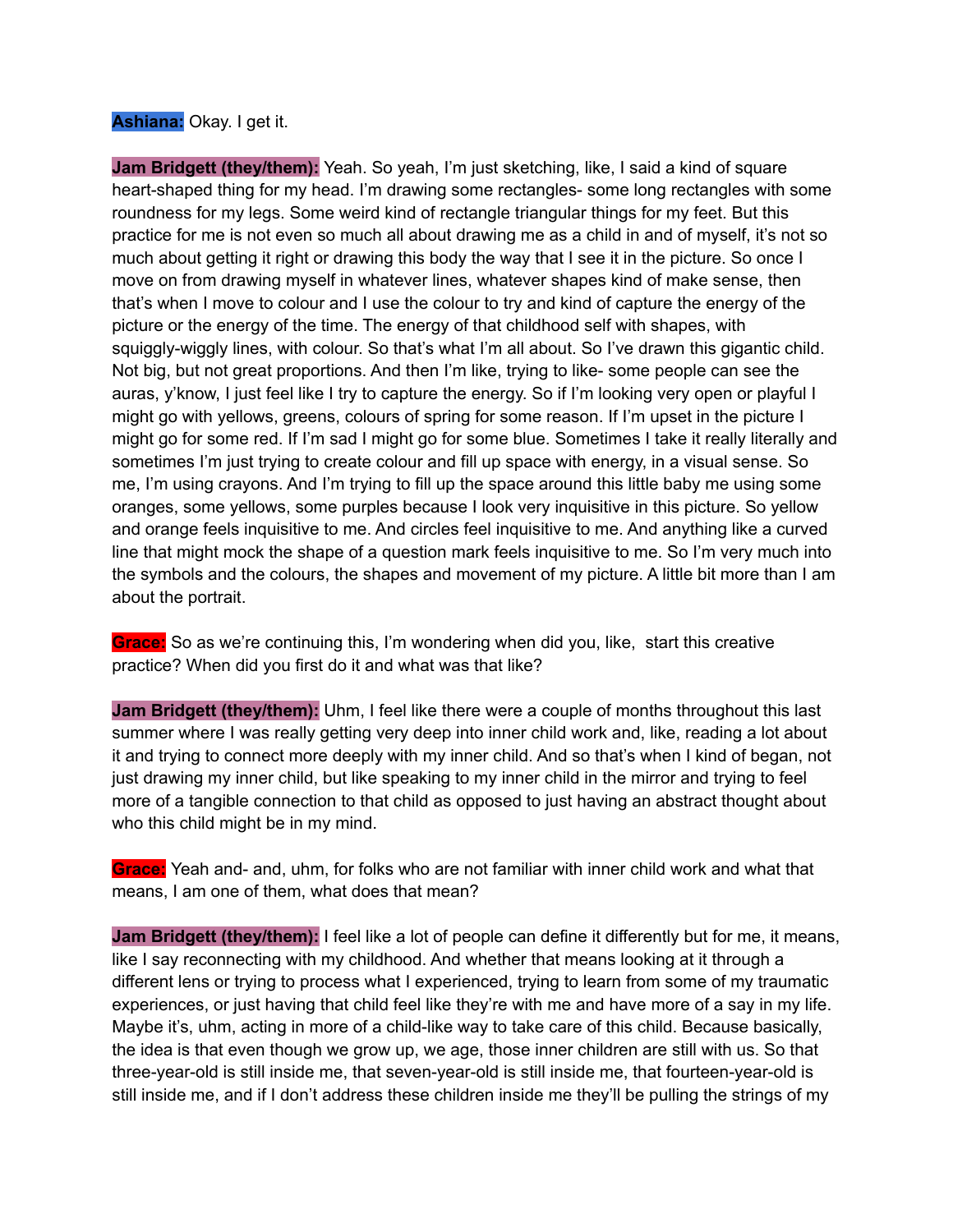life. So if I go and speak to them, do this work, let them know they're acknowledged and I still know they're here, then we can have more of a harmonious relationship. And then maybe I can heal some of those inner wounds that that inner child had to endure. That's what inner child work is for me.

**Ashiana:** Yeah that is- yeah that is beautiful because I can relate with that. You know, sometimes I think about something that have happened when I was a child and I'm like, then I think to myself, y'know, why am I still caught on on that? I was small. I was like this much years old. I was five, six, whatever. And that is- that is kind of the opposite of what you said. I'm not acknowledging it I'm just, like, again, suppressing it. So I think I need to do what you just said. I think I need to acknowledge them and y'know, that inner child is still a person. Even if they're only five years old, I know people treated them like a child, but, y'know, treat them like a person now. Thank you so much for that.

**Jam Bridgett (they/them):** Mhmm, absolutely, yeah.

**Grace:** Something I like to do is, uhm, like- I like to, to, to look back in the places where, in my past, as a child, as a growing person, I was hurting. And I'll think back to that memory and I'll lie in bed and I'll pretend that I'm like, I'm an older, like an older version of myself, like a much older version than myself, is like calming myself and being like "it's okay and I know, like, you weren't held at this time of your life but I'm holding you now". Uhm, and I feel like that's always been very healing to me. So yeah, that sounds amazing.

**Jam Bridgett (they/them):** Yeah, so you do know inner child work because you practice it. Even if you don't look at it like that.

**Grace:** Yeah.

**Ashiana:** I want to use all the colours!

[Giggles]

**Grace:** Yes! Yes! Sorry!

[Giggles]

**Grace:** It's alive!

**Ashiana:** Grace is having too much fun!

**Jam Bridgett (they/them):** Yeah, and even, y'know, I feel like sometimes just doing the things that you liked to do as a child and like, having that freedom and not censoring yourself the way you might have been censored as a child, that's doing inner child work as well, y'know. Build up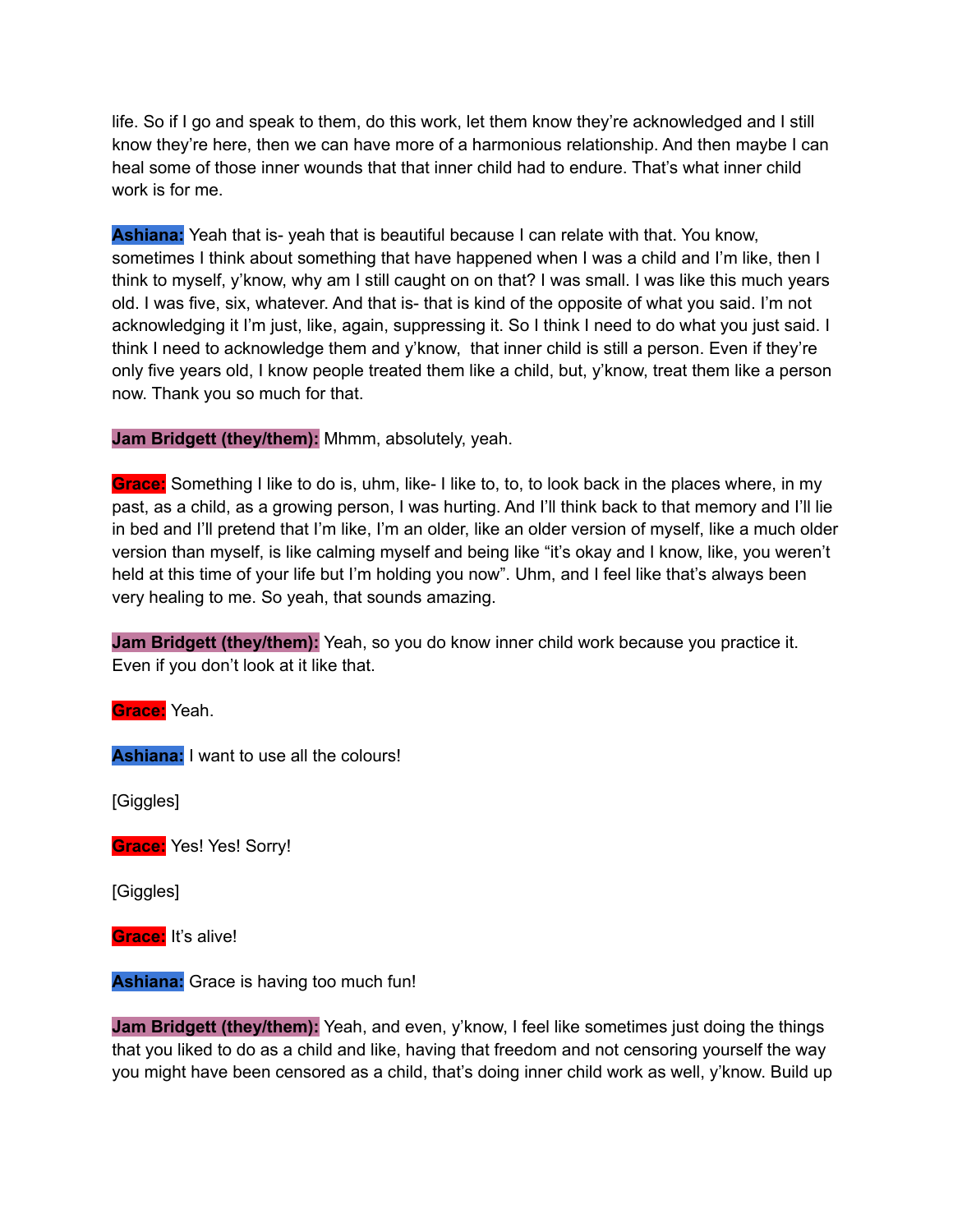that fort, baby! Eat with your hands! Y'know, listen to KidzBop, do what you wanna do. Watch Arthur on Saturday mornings, y'know? That can be healing as well.

**Grace:** Yes. One thing I remember I did when I hit university was I got so much pink because as, as a kid, like, in my, in my family- you know how pink is associated with femininity? And it was just so frowned upon. Like anything feminine was like "ah! It's shit! It's weak!". And, so like, and so also what we think in society, I'm trying to be cool like "ooh, my favourite colour is green" [laughs] which it was, I did like green. All colours are great. But, uhm, I feel like I really suppressed any desire to have anything that was pink. Uhm, because I'm like that's gross. And so, when I hit first year university, I got so much pink. And it was so- like now I'm like ugh but like at the time it was so liberating! I feel like that was an important step in my continual journey of, like, I suppress this part of myself so much. And this is the way I'm going to express it and let myself live out that.

**Jam Bridgett (they/them):** Absolutely. No more suppression. Only expression. Right?

**Ashiana:** Yes.

**Grace:** Yes.

**Jam Bridgett (they/them):** Love it.

**Grace:** Well, uhm, are you, is everyone, like, sorta done with their drawings? So do you want to like-

**Jam Bridgett (they/them):** Show and tell?

**Grace:** Yes, show and tell! Okay, I'll give a little disclaimer. So there is a video component to this podcast. Uhm, if you would like to see it, it should be available sometime soon and an update will be put on LGBT YouthLine's Instagram when that's up. And you'll be able to see our drawings! So, uhm, who wants to share theirs first?

**Jam Bridgett (they/them):** Okay, I'll go. Uhm, so, I"m going to make sure that, going to getting in my YouTuber bag here and make sure that you can see properly. So I chose to draw this picture of very baby me. I don't think I was two yet. Look at those arms, absolutely get that early life work in. And this is what I created.bGot some blue, got some yellow and orange, green, cause again I'm trying to go for that kind of inquisitive, open, curious look.

# **Ashiana:** Yes

**Jam Bridgett (they/them):** Let's get the light right. That's it.

**Ashiana:** Well done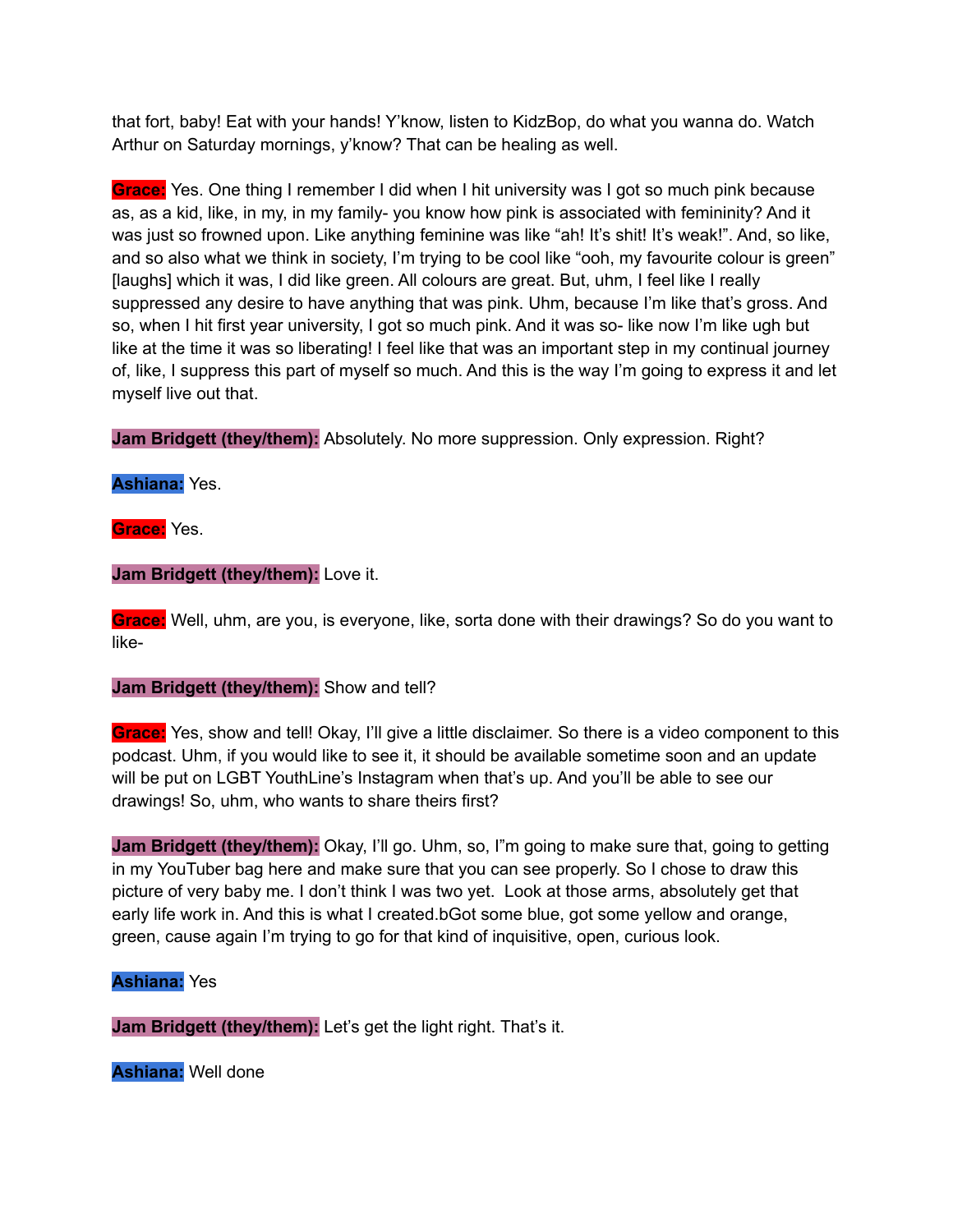**Grace:** That's beautiful

**Jam Bridgett (they/them):** Thank you.

**Grace:** I can go next. So I did not, like, I had a picture in my mind's eye, I didn't even draw that picture. I think I drew its aura. So it's me and it's in this- I'm literally like I'm a baby and I'm in a wedding dress. Like, for some reason, my parents were like, ooh we're taking photos let's put you into, like, I had a little white bonnet and this wedding dress. And, so, but, this is, this is what I got for the aura-

**Ashiana:** Ahhhhh.

**Jam Bridgett (they/them):** That is so adorable

**Ashiana:** I love that fluorescent light.

**Grace:** So that's my drawing.

**Ashiana:** Okay, so I cannot show the original because I'll have to screen share to do that. So you guys can have a glimpse of it. Can you see anything?

**Grace:** Yes we can see your screen.

**Ashiana:** So I drew this tiny me. Do you see in the corner? [laughs]. I also think I was, like, around two or something there.

**Jam Bridgett (they/them):** That is so cute! And accurate!

**Grace:** That is so cute!

**Ashiana:** So yeah. For the background colours I went with all colours because I always like all the colours. I cannot pick, basically. I like all the colours most of the time. Like my most favourite is purple, but for art and stuff, I can never pick. So I always want all colours, I was like "oh no, this colour is going to feel bad, I didn't include it!".

[Laughs]

**Jam Bridgett (they/them):** That's so sweet.

**Grace:** Love purple

**Ashiana:** Yes, it was so fun. Purple is my favourite